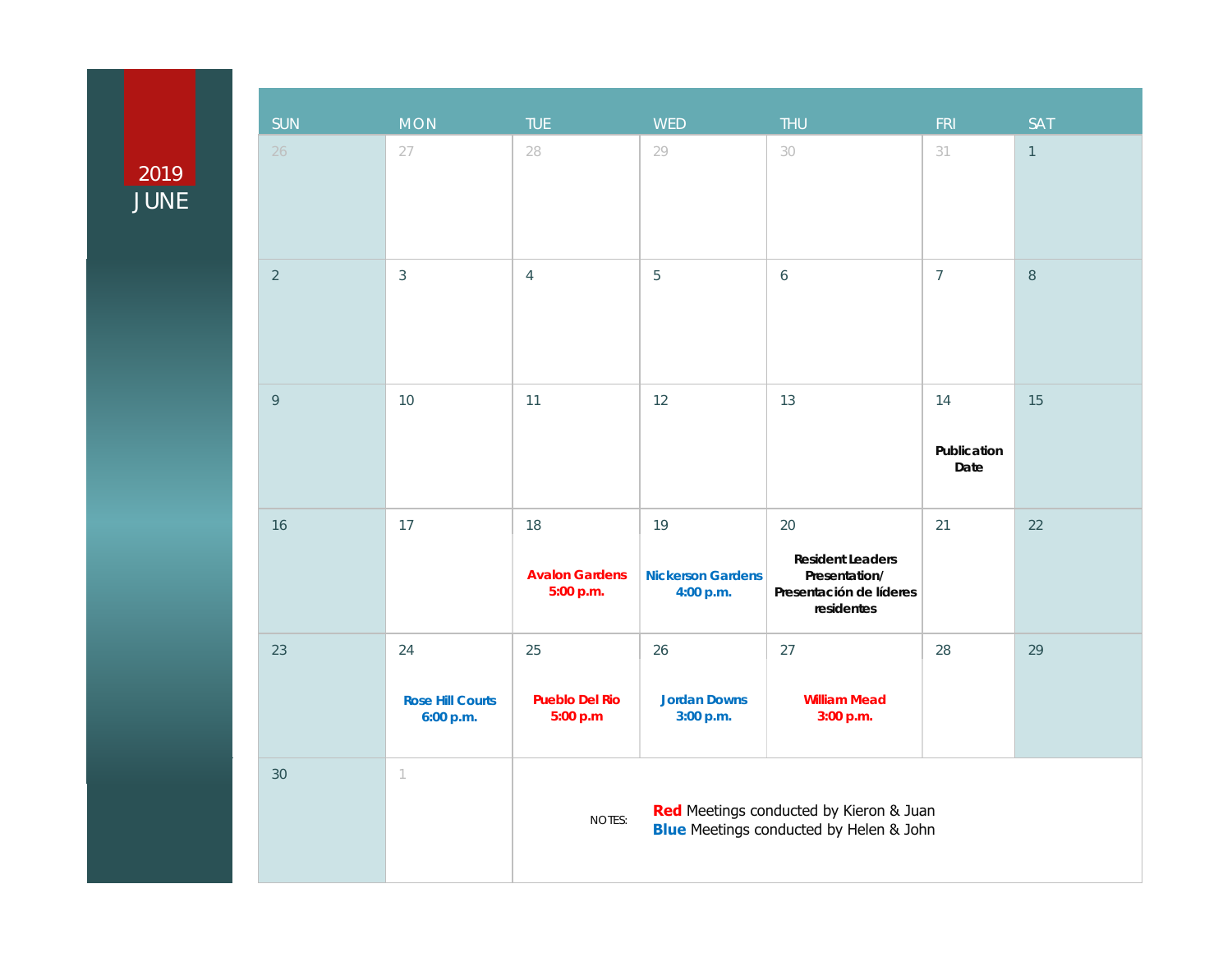## 2019

|                     | <b>SUN</b>     | <b>MON</b>                                                                                                        | <b>TUE</b>                                                                                          | <b>WED</b>                                  | <b>THU</b>                                                                                                                                                         | <b>FRI</b>     | <b>SAT</b>       |
|---------------------|----------------|-------------------------------------------------------------------------------------------------------------------|-----------------------------------------------------------------------------------------------------|---------------------------------------------|--------------------------------------------------------------------------------------------------------------------------------------------------------------------|----------------|------------------|
| 2019<br><b>JULY</b> | 30             | $\mathbf{1}$                                                                                                      | $\overline{2}$                                                                                      | $\mathfrak{Z}$                              | $\overline{4}$<br>Holiday                                                                                                                                          | 5              | $\boldsymbol{6}$ |
|                     | $\overline{7}$ | 8<br><b>Estrada Courts</b><br>5:00 p.m.                                                                           | 9<br><b>Gonzaque Village</b><br>5:00 p.m.                                                           | 10                                          | 11<br>San Fernando<br>5:00 p.m.                                                                                                                                    | 12             | 13               |
|                     | 14             | 15<br><b>Rancho San Pedro</b><br>5:00 p.m.                                                                        | 16<br>S8 Headquarters/<br><b>Oficina Central</b><br>$11:00$ a.m.<br><b>Ramona Gardens</b><br>5 p.m. | 17<br><b>Mar Vista Gardens</b><br>5:00 p.m. | 18<br><b>HARAC Presentation/</b><br>Precentacion<br>11:00 a.m.                                                                                                     | 19             | 20               |
|                     | 21             | 22<br><b>Advocate Meeting</b><br><b>HACLA</b><br>Headquarters/<br><b>Defensores</b><br>Comunitarios<br>10:00 a.m. | 23<br><b>S8 Meeting/Junta</b><br>Independent<br>Square<br>11:00 a.m.                                | 24<br><b>Pico Gardens</b><br>6:00 p.m.      | 25<br><b>Advocate Meeting HACLA</b><br><b>Headquarters/Defensores</b><br>Comunitarios<br>10:00 a.m.<br><b>S8 Meeting/Junta</b><br><b>Valley/Valle</b><br>2:00 p.m. | 26             | 27               |
|                     | 28             | 29<br><b>S8 Meeting/Junta</b><br><b>Gateway Apts.</b><br>11:00 a.m.                                               | 30<br><b>Imperial Courts</b><br>4:00 p.m.                                                           | 31                                          | $\left( \right)$                                                                                                                                                   | $\overline{2}$ | 3                |
|                     | $\overline{4}$ | 5                                                                                                                 | <b>NOTES:</b>                                                                                       |                                             | Red Meetings conducted by Kieron & Juan<br><b>Blue</b> Meetings conducted by Helen & John                                                                          |                |                  |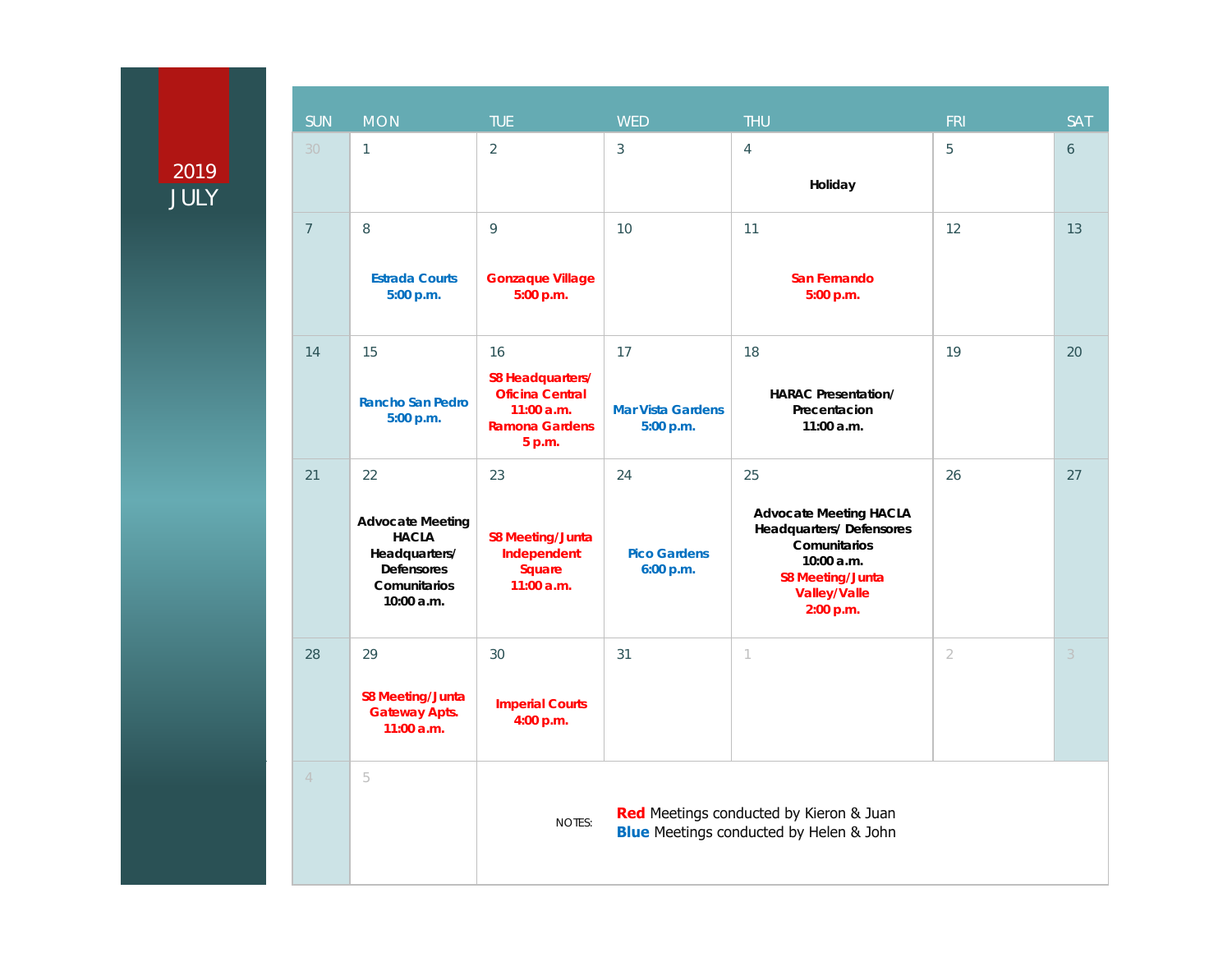## 2019 **AUGUST**

| <b>SUN</b>       | MON                                                                 | <b>TUE</b>                               | <b>WED</b>                                                                                                                                  | <b>THU</b>                                                                                  | <b>FRI</b>     | <b>SAT</b>     |
|------------------|---------------------------------------------------------------------|------------------------------------------|---------------------------------------------------------------------------------------------------------------------------------------------|---------------------------------------------------------------------------------------------|----------------|----------------|
| 28               | 29<br><b>S8 Meeting/Junta</b><br><b>Gateway Apts.</b><br>10:30 a.m. | 30<br><b>Imperial Court</b><br>3:00 p.m. | 31                                                                                                                                          | $\mathbf{1}$<br><b>S8 Meeting/Junta</b><br>South Office/<br>Oficina del Sur<br>$11:00$ a.m. | $\overline{2}$ | $\mathfrak{Z}$ |
| $\overline{4}$   | 5                                                                   | $\boldsymbol{6}$                         | $\overline{7}$                                                                                                                              | $\,8\,$                                                                                     | $\mathsf{Q}$   | 10             |
| 11               | 12                                                                  | 13                                       | 14<br>2020 Agency Plan<br><b>Public Hearing</b><br>Presentation/Presentación de<br>Audiencia pública<br>L.A. Convention Center<br>5:00 P.M. | 15                                                                                          | 16             | 17             |
| 18               | 19                                                                  | 20                                       | 21                                                                                                                                          | 22                                                                                          | 23             | 24             |
| 25               | 26                                                                  | 27                                       | 28                                                                                                                                          | 29                                                                                          | 30             | 31             |
| $\left  \right $ | $\overline{2}$                                                      | NOTES:                                   | Red Meetings conducted by Kieron & Juan<br><b>Blue</b> Meetings conducted by Helen & John                                                   |                                                                                             |                |                |